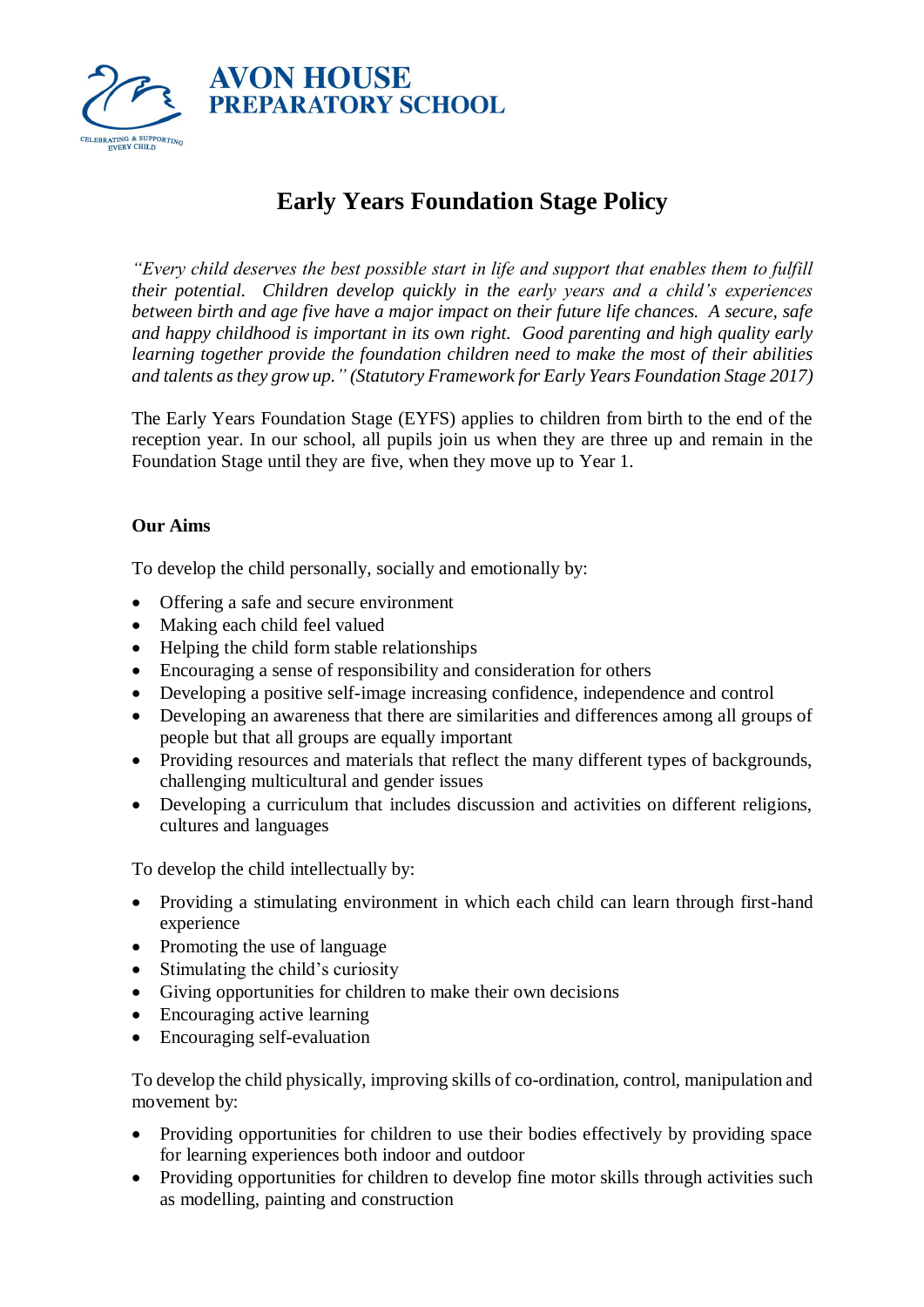

• Providing opportunities for children to develop an awareness of their physical ability

To develop the child aesthetically by:

- Providing a stimulating environment in which creativity, imagination, originality and expressiveness are valued
- Providing opportunities to experiment with a variety of materials
- Providing opportunities for children to use and explore their senses
- Encouraging children to be creative and express themselves through a variety of media; music, dance, role-play, art activities

To establish a smooth transition from home to school by:

- Starting from the child, taking into account previous pre-school and home experience
- Adopting an admissions procedure that eases the transition from home or pre-school to school, e.g. play and information session
- Involving parents with their children's learning by using questionnaires, regular communication and parental involvement

At Avon House we use the Early Years Foundation Stage (EYFS) Framework and the Learning and Development document to support our planning. The EYFS is based upon four principles:

- A Unique Child every child is a unique child who is constantly learning and can be resilient, capable, confident and self-assured.
- Positive Relationships children learn to be strong and independent through positive relationships.
- Enabling Environments children learn and develop well in enabling environments, in which their experiences respond to their individual needs and there is a strong partnership between practitioners and parents and carers.
- Learning and Development children develop and learn in different ways. The framework covers the education and care of all children in Early Years provision, including children with special educational needs and disabilities.

# **Learning and Development**

At Avon House School we recognise that children learn and develop in different ways and at different rates. We value all areas of learning and development and understand that they are inter-connected.

Each child comes to our setting from a different starting point and planning the curriculum must take account of this. We aim to plan a differentiated, broad and balanced range of activities that are thoughtfully linked to the individual needs, interests, and stage of development of each child, to provide an enjoyable learning experience for each child in all areas of learning and development.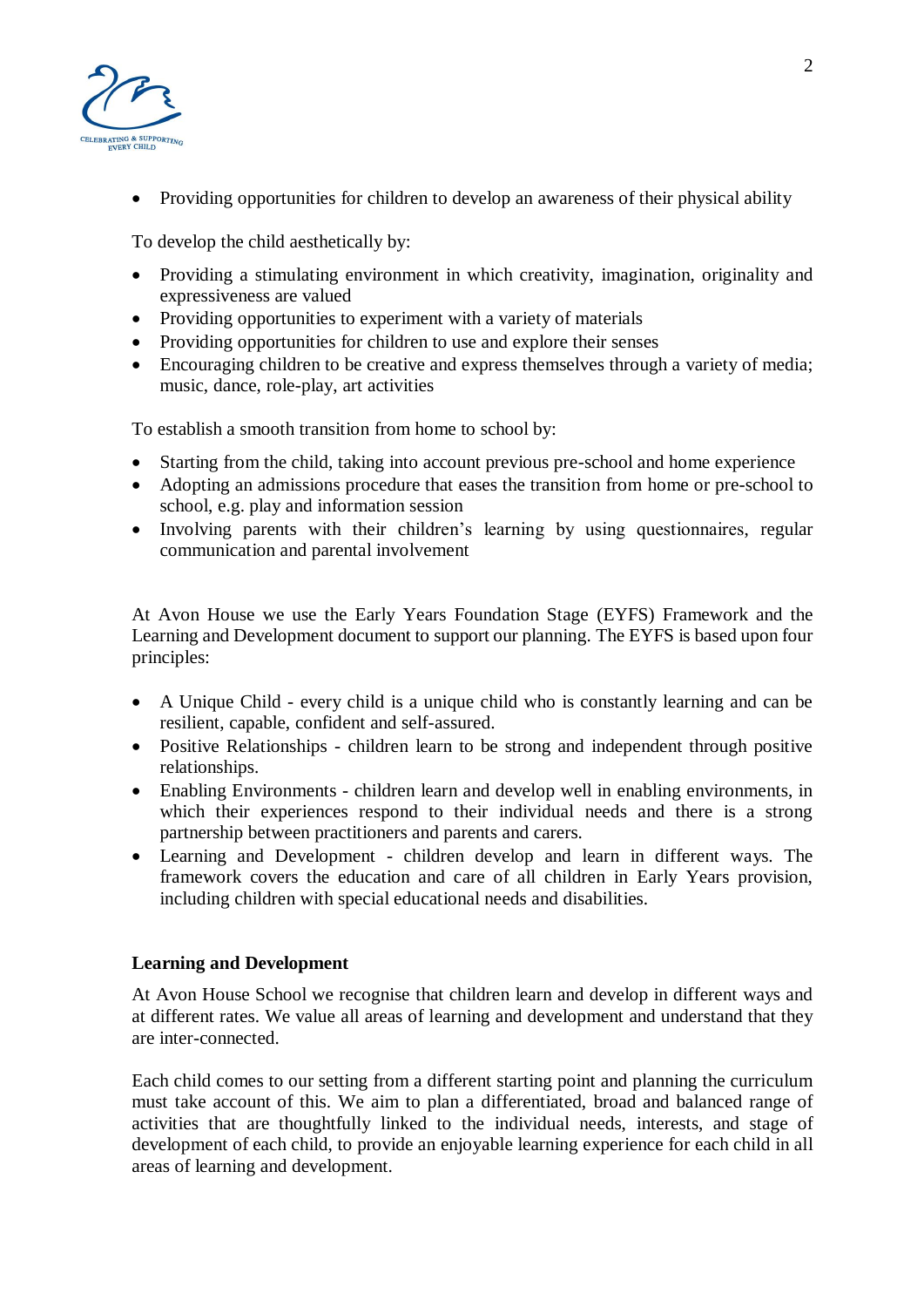

Activities may be:

Child initiated - where the child makes the choices from within the learning environment to meet his/her own goals for learning. Skilful adult interaction supports, challenges and extends the activities to allow the child to make progress.

Adult initiated - experiences where the practitioner provides the resources to stimulate and consolidate learning.

Adult directed - experiences which are planned and supported by an adult and which aim to meet specific learning objectives.

# **The Curriculum**

The EYFS curriculum is divided into seven areas of learning:

## The three Prime Areas

The three prime areas begin to develop quickly in response to relationships and experiences and are crucial in children developing an enthusiasm for learning.

## 1. Communication and Language

Involves giving children opportunities to experience a rich language environment, to develop their confidence and skills in expressing themselves, and to speak and listen in a range of situations.

## 2. Physical Development

Involves providing opportunities for young children to be active and interactive, and to develop their co-ordination, control, and movement. Children must also be helped to understand the importance of physical activity, and to make healthy choices in relation to food.

# 3. Personal, Social and Emotional Development

Involves helping children to develop a positive sense of themselves, and others, to form positive relationships and develop respect for others, to develop social skills and learn how to manage their feelings, to understand appropriate behaviour in groups, and to have confidence in their own abilities.

# The four Specific Areas

These four specific areas include essential skills and knowledge through which the three prime areas are strengthened and applied.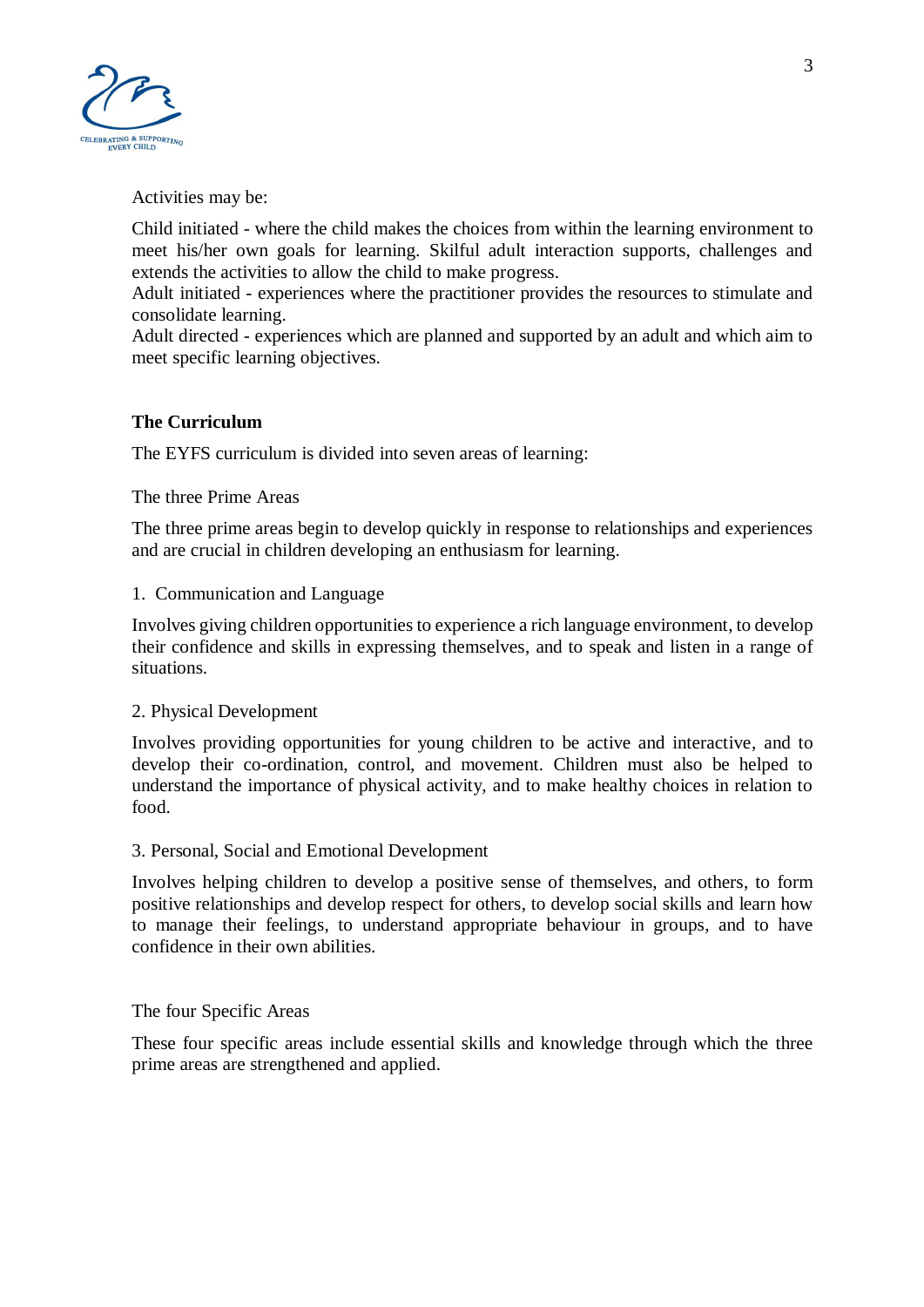

## 4. Literacy

Involves encouraging children to link sounds and letters and to begin to read and write. Children must be given access to a wide range of reading materials (books, poems, and other written materials) to ignite their interest.

## 5. Mathematics

Involves providing children with opportunities to develop and improve their skills in counting, understanding and using numbers, calculating simple addition and subtraction problems and to describe shapes, spaces, and measures.

## 6. Understanding the World

Involves guiding children to make sense of their physical world and their community through opportunities to explore, observe and find out about people, places, technology and the environment.

## 7. Expressive Arts and Design

Involves enabling children to explore and play with a wide range of media and materials, as well as providing opportunities and encouragement for sharing their thoughts, ideas and feelings through a variety of activities in art, music, movement, dance, role-play, and design and technology.

It is expected that in the early EYFS, children will have a greater focus on the Prime Areas which underpin, run through and support all other areas of learning, with the curriculum and learning experiences being more balanced in the later EYFS.

# **Teaching and Learning Style**

Our policy on teaching and learning defines the features of effective teaching and learning in our school. Features that relate to the EYFS are:

- The partnership between staff and parents, so that our pupils feel secure at school and develop a sense of well-being and achievement;
- The understanding that staff have of how children develop and learn, and how this affects their teaching;
- The range of approaches used that provide first-hand experiences, give clear explanations, make appropriate interventions and extend and develop play and talk or other means of communication;
- The carefully planned curriculum and next steps that help pupils work towards the Early Learning Goals throughout EYFS;
- The provision for pupils to take part in activities that build on and extend their interests and develop their intellectual, physical, social and emotional abilities;
- The encouragement for pupils to communicate and talk about their learning, and to develop independence and self-management;
- The support for learning with appropriate and accessible indoor and outdoor space, facilities and equipment;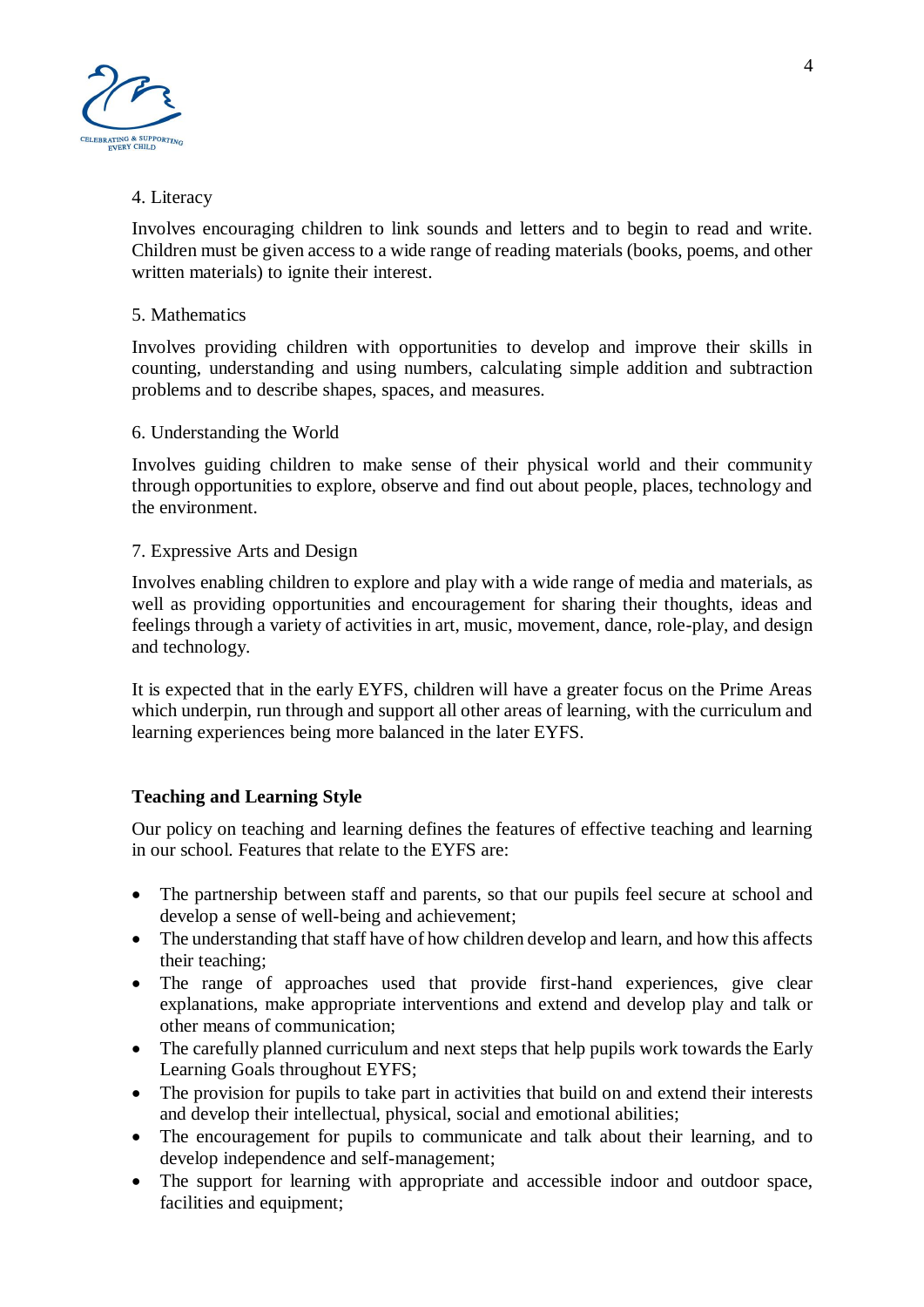

The identification of the progress and future learning needs of pupils through observations, which are recorded in the pupil's Celebration Book.

Please see Appendix I for further information on the Teaching and Learning strategy for Numeracy and Literacy in the EYFS.

## **The Learning Environment**

The EYFS learning environment is organised to allow pupils to explore and learn securely and safely. There are areas where the pupils can be active, be quiet and rest. The environment is set up to enable pupils to find and locate equipment and resources independently. Both Foundation classes have an outdoor area and access the local environment on a weekly basis. This has a positive effect on the pupils' development. Being outdoors offers opportunities for doing things in different ways than when indoors. It offers the pupils the opportunity to explore, use their senses and be physically active. We plan activities and resources for the pupils to access outdoors that help the pupils to develop in all seven areas of learning.

## **Characteristics of Effective Learning**

In planning and guiding children's activities, practitioners must reflect on the different ways that children learn and reflect these in their practice. (EYFS 2012) The three characteristics of effective teaching and learning help us to better understand and plan for how children learn. These three characteristics are:

## **Active Learning**

"Children learn best through physical and mental challenges. Active learning involves other people, objects, ideas and events that engage and involve children for sustained periods."

Active learning occurs when children are motivated and interested. Children need to have some independence and control over their learning. As children develop their confidence they learn to make decisions. It provides children with a sense of satisfaction as they take ownership of their learning.

## **Creativity and Critical Thinking**

"When children have opportunities to play with ideas in different situations and with a variety of resources, they discover connections and come to new and better understandings and ways of doing things. Adult support in this process enhances their ability to think critically and ask questions."

Children should be given the opportunity to be creative through all areas of learning, not just through the arts. Adults can support children's thinking and help them to make connections by showing genuine interest, offering encouragement, clarifying ideas and asking open questions. Pupils can access resources freely and are allowed to move them around the setting to extend their learning.

All areas of learning and development are important and inter-connected. All areas are delivered through a balance of adult led and pupil initiated activities. In each area there are Early Learning Goals (ELGs) that define the expectations for most pupils to reach by the end of the EYFS.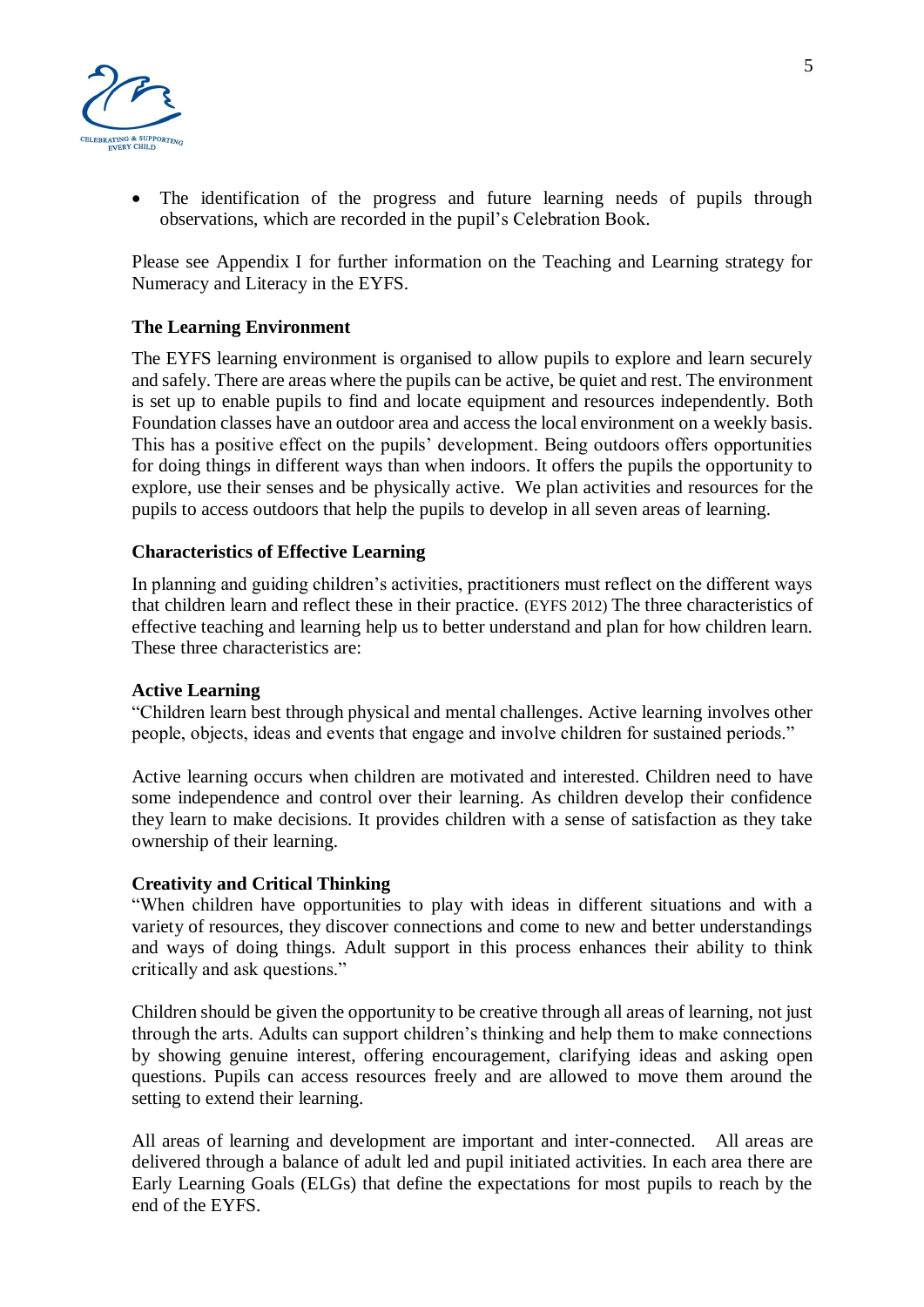

#### **Inclusion**

We value the diversity of individuals within the school and do not discriminate against pupils because of 'differences'. All pupils at Avon House School are treated fairly regardless of race, religion or abilities. All pupils and their families are valued within our school. In our Foundation Stage we believe that all our pupils matter. We give our pupils every opportunity to achieve their best. We do this by taking account of our pupils' range of life experiences when planning for their learning.

In the EYFS we set realistic and challenging expectations that meet the needs of our pupils. We achieve this by planning to meet the needs of boys and girls, pupils with special educational needs, pupils who are more able, pupils with disabilities, pupils from all social and cultural backgrounds, pupils of different ethnic groups and those from diverse linguistic backgrounds.

We meet the needs of all our pupils through:

- Planning opportunities that build upon and extend pupils' knowledge, experience and interests, and develop their self-esteem and confidence;
- Using a wide range of teaching strategies based on pupils' learning needs;
- Adopting a multisensory approach to teaching enabling us to accommodate the pupils' different learning styles;
- Providing a wide range of opportunities to motivate and support pupils and to help them to learn effectively;
- Providing a safe and supportive learning environment in which the contribution of all pupils is valued;
- Using resources which reflect diversity and are free from discrimination and stereotyping;
- Planning challenging activities for pupils whose ability and understanding are in advance of their language and communication skills;
- Monitoring pupils' progress and taking action to provide support as necessary.

# **Observation, Assessment and Planning**

The planning within the EYFS follows the schools' Long Term Plan alongside Medium and Short Term (weekly planning), which is based around the individual pupils' needs and interests and linked to the chosen theme for that term. These plans are used and implemented by the class teacher, supported by teaching assistants who have a good understanding of the pupils in their care.

We make regular assessments of pupils' learning and we use this information to ensure that future planning reflects identified needs through regular identification of next steps. Assessment in the EYFS takes the form of observation, and this involves the teacher and other adults as appropriate. These observations are recorded in the pupil's Celebration Book. Parents and/or carers are invited to comment on these and have regular opportunities to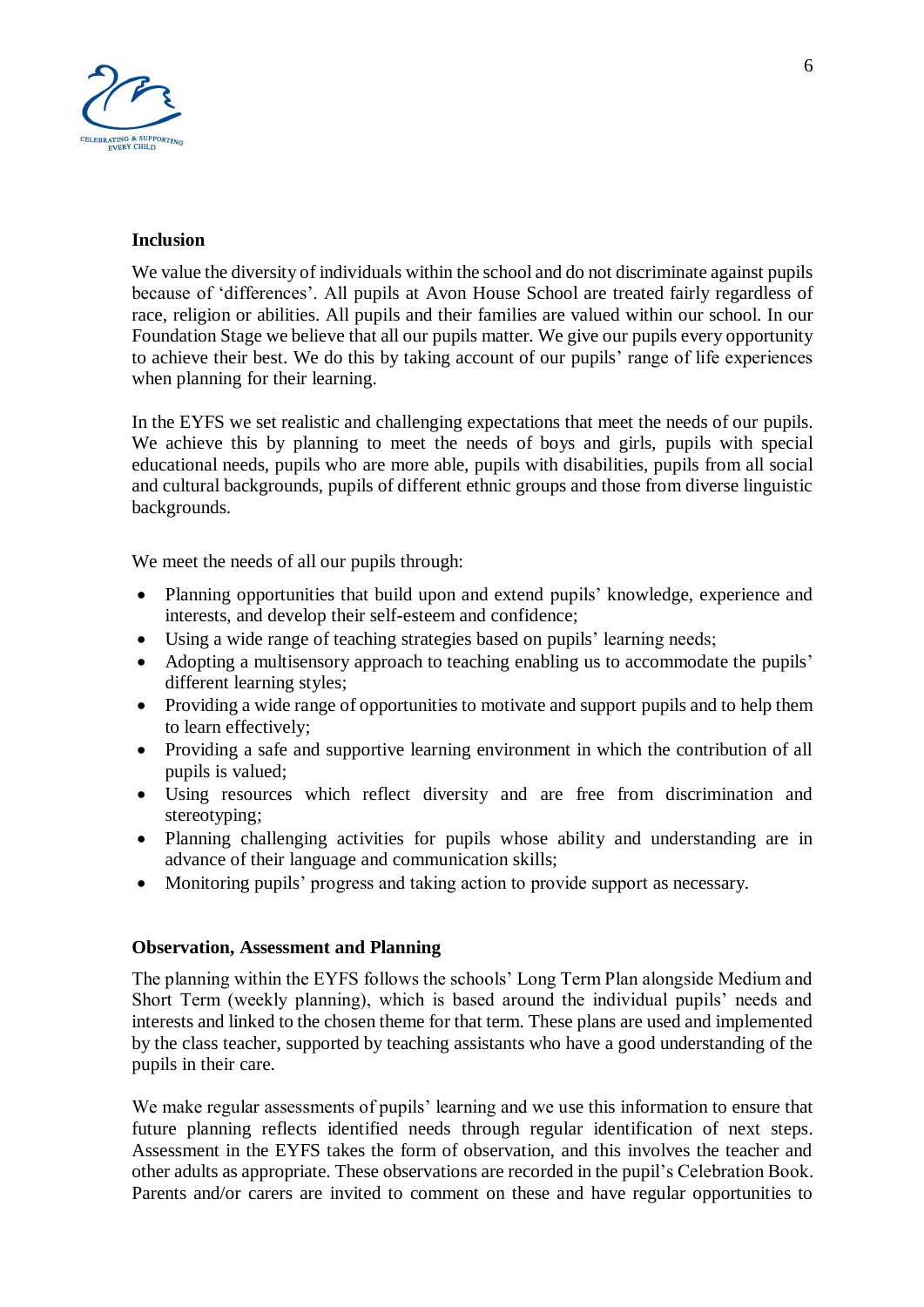

discuss their child's progress through formal and informal parent meetings throughout the year.

Progress through the EYFS is constantly monitored and at the end of Foundation Two children are assessed against the Early Learning Goals (ELG) to be either 'Emerging' (working towards the ELG), 'Expected' (met the ELG), or 'Exceeding' (working beyond the ELG). The results are communicated to parents through a Transition Summary Report and the Year 1 teacher is also given a copy to support the transition to Key Stage One. (See Transition Policy). The school takes part in all reasonable moderation activities specified by the local authority and provides the local authority with such information relating to the EYFS Profile and assessment as they may reasonably request.

## **Key Person**

(See Settling In and Key Person Policy) Each pupil in Foundation 1 and 2 is assigned a key person.

## **Supervision of Staff**

(See Supervision of Staff Policy)

Supervision takes the form of an individual meeting between the Head of Pre-Prep and each staff member in order to support their role as key persons working with children and their families.

## **Special Educational Needs or Disabilities**

(See SEN policy)

Every child's needs are different, but when a child is having difficulty progressing in any aspect of their development in the classroom this is recognised. The class teacher will discuss any concerns with parents and The Extended Education Coordinator. We follow the school policy for special educational needs and disabilities.

#### **English as an Additional Language**

#### (See EAL Policy)

For children whose home language is not English, staff take reasonable steps to provide opportunities for children to use their home language, as well as being supported in opportunities to learn and reach a good standard in English during the EYFS.

## **Keeping Safe**

It is important to us that all pupils in the setting are 'safe'. We aim to educate pupils on boundaries, rules and limits and to help them understand why they exist. We provide pupils with choices to help them develop this important life skill. Pupils should be allowed to take risks, but need to be taught how to recognise and avoid hazards. We aim to protect the physical and psychological well-being of all pupils.

Risk assessments are completed for relevant activities (See Health and Safety Policy) and the correct ratios adhered to of a minimum of one adult to four children. A daily risk assessment takes place in each of the Early Years classrooms and for the outdoor areas.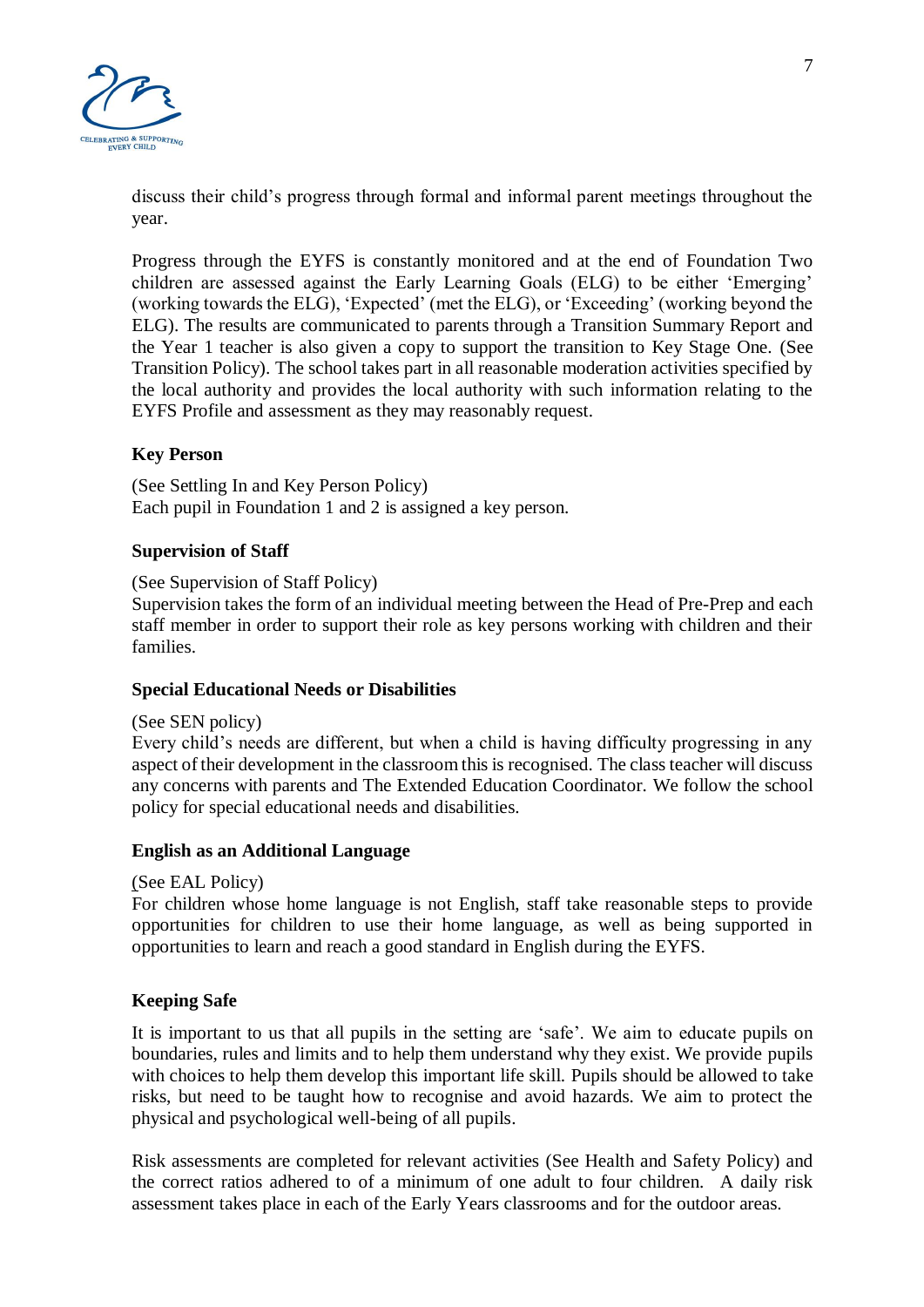

#### **Health**

Children are provided with meals, snacks and drinks, which are healthy, balanced and nutritious and encouraged to make healthy choices. The school employs a contract catering company, The Brookwood Partnership.

Before a child is admitted into the EYFS, the school obtains information about any special dietary requirements, preferences and food allergies that the child has, and any special health requirements. These are passed to the key workers, teachers and Catering Manager. Fresh drinking water is available and accessible at all times from the inside and outside drinking fountains and water machines.

Lunches are prepared in the school kitchens, which are adequately equipped to provide healthy meals, snacks and drinks for children. Lunch is served in the school hall. The school ensures that those responsible for preparing and handling food are competent to do so. All EYFS staff involved in preparing and handling food receive training in food hygiene.

The children are provided with a daily fruit snack in Foundation One and in Foundation Two they bring a fruit snack into school. They are encouraged to participate in regular exercise through physical activities outside including daily exercise, weekly walking and being encouraged to walk to school through WOW system.

## **Behaviour Management and Reward System**

At the beginning of each term, rules are discussed at the pupils' level of understanding to promote a good standard of behaviour and displayed as a class charter. The pupils are encouraged to think about their own behaviour and the subsequent effects. Verbal praise and encouragement are seen as instrumental in maintaining good behaviour. In both the Foundation Stage classes, the children are rewarded with stamps, stickers and they have smiley charts where they work towards filling their chart to gain a certificate. They also have other rewards including 'Star of the Week' and the weekly awards in the whole school assembly.

Every class has a 'Going for Gold' chart. The class will have a chart made up of gold, silver, green, yellow and red on their wall. Each pupil will start the day on the green panel. If the pupil's behaviour is positive the pupil's icon will be moved up to silver and then gold where they will receive a correspondingly coloured sticker at the end of the day. However, if the pupil's behaviour is not in line with the class charter they will be given a verbal warning. If the behaviour continues they will be moved to yellow and if it continues further they will be moved to red. Pupils on red will have thinking time.

Where there is misbehaviour pupils are encouraged to think about their behaviour so that they understand why it was unacceptable, and given guidance about making better choices in the future. Pupils are encouraged to say sorry and put things right. Removing a child from an activity or situation gives them the opportunity to reflect and talking to them on an individual basis is helpful. At the end of each day the pupils' names will be reset on green.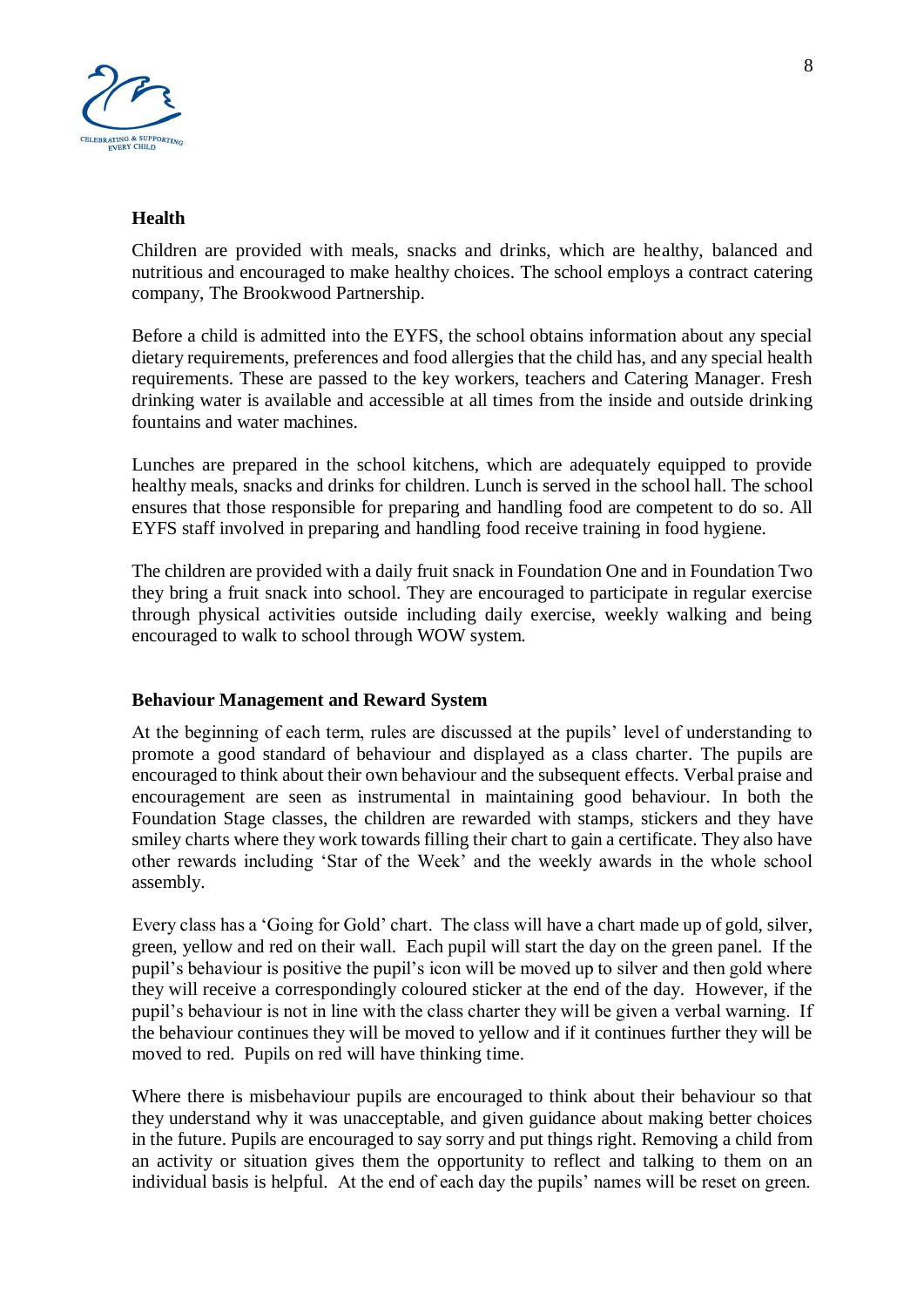

## **Welfare**

"Children learn best when they are healthy, safe and secure, when their individual needs are met and when they have positive relationships with the adults caring for them."

Our EYFS Designated Safeguarding Officer is the Head of Pre-Prep, Rebecca Telling, as in line with our school Child Protection Policy.

At Avon House School we understand that we are legally required to comply with certain welfare requirements as stated in the Statutory Framework for Early Years Foundation Stage 2017. We understand that we are required to:

- Promote the welfare of children.
- Promote good health, preventing the spread of infection and taking appropriate action when pupils are ill.
- Manage behaviour effectively in a manner appropriate for the pupils' stage of development and individual needs.
- Ensure all adults who look after the pupils or who have unsupervised access to them are suitable to do so.
- Ensure that the premises, furniture and equipment is safe and suitable for purpose.
- Ensure that every pupil receives enjoyable and challenging learning and development experiences tailored to meet their needs.
- Maintain records, policies and procedures required for safe efficient management of the setting and to meet the needs of the pupils.

# **Positive Relationships**

At Avon House School we recognise that children learn to be strong and independent from secure relationships. We aim to develop caring, respectful, professional and positive relationships with the pupils and their families.

Adults should display positive attitudes to all of the children and to each other to promote high self-esteem and make children feel valued.

The role of the adults in the Foundation Stage team is to:

- Plan the curriculum (class teachers)
- Organise the learning environment
- Interact with the children to extend their learning opportunities
- Monitor and assess children's learning
- Record observations and assessments
- Identify next steps
- Communicate with all involved
- Build relationships with parents and carers and promote strong home/school links

Meetings with the Foundation Stage team are held on a regular basis to establish agreed frameworks and common approaches, as well as sharing information about the children in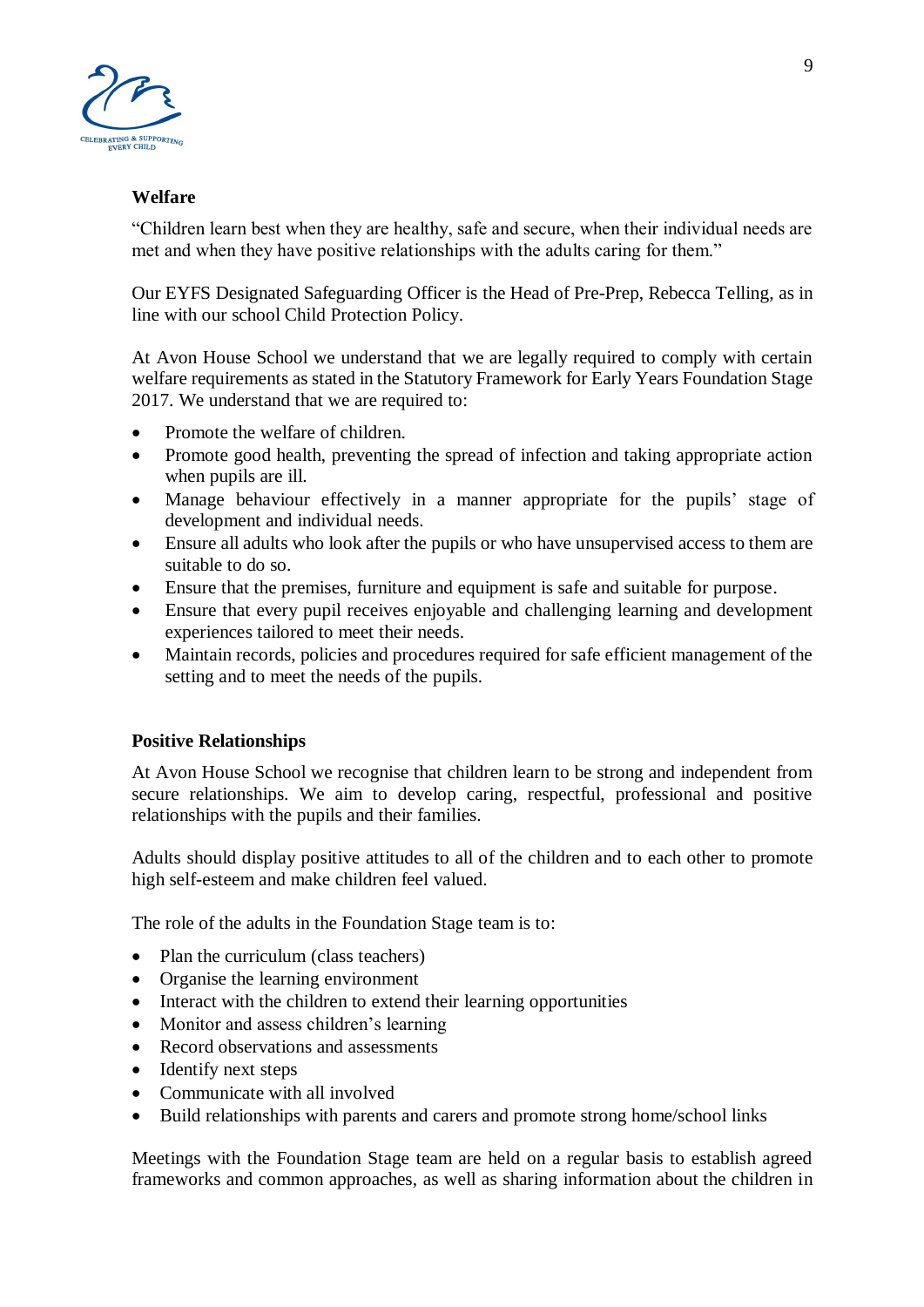

the Foundation Stage and sharing good practice. Adults in the EYFS work together as a team.

## **Parents as Partners**

We recognise that parents are children's first and most enduring educators and we highly value the contribution that parents make. We recognise the role that parents have played, and their future role, in educating the children. We do this through:

- Arranging a new pupil session to welcome parents and explain procedures, routines and provide information about the EYFS
- Talking to parents about their child before their child starts in our school and asking the parents to fill in a questionnaire
- Offering parents opportunities to talk about their child's progress
- Encouraging parents to talk to their child's teachers about any concerns they may have
- Arranging a range of activities throughout the year that encourage collaboration between pupil, school and parents
- Holding two formal parent meetings per year (autumn and spring terms) at which parents have the opportunity to discuss their child's progress and development
- Holding informal meetings in the form of 'Open door week' in the summer term and termly EYFS coffee mornings
- Weekly communication through the Pre-Prep post
- The Foundation Tree which allows us to gain information and to celebrate the children's home achievements
- Termly reports to share the child's achievements and next steps, along with a feedback request
- Involvement in home reading and communication of targets through the reading diaries

## *Ref: Statutory Framework for Early Years Foundation Stage*

Reviewed September 2018 PT Reviewed July 2019 RT Reviewed August 2020 PT